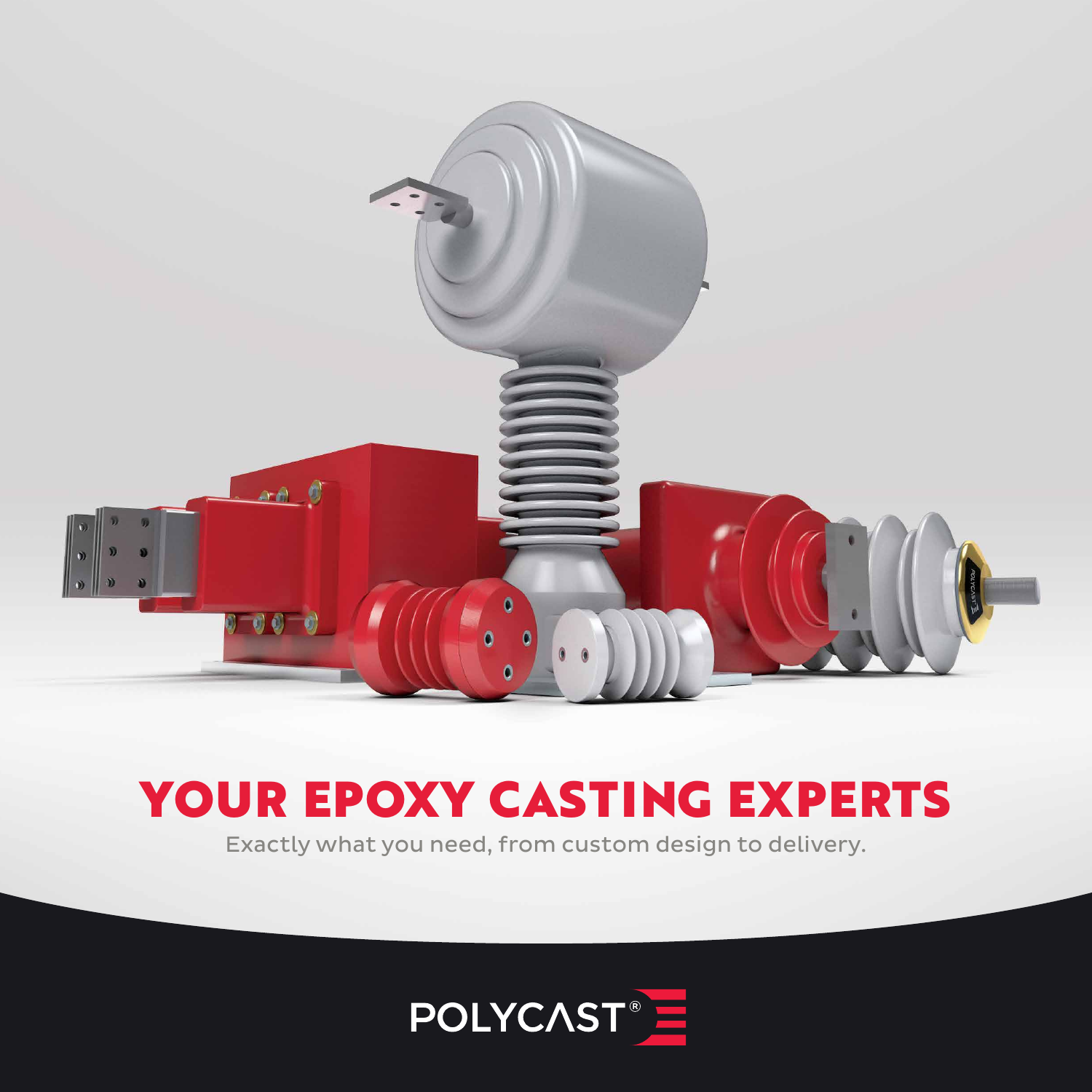



## INSULATORS

- Indoor and outdoor
- Various strength classes
- Rated for 0.6kV up to 46kV range
- Designed for ambient temperatures between -50°C and +75°C.

**Custom Insulators:** Engineered to meet special operating conditions and application requirements. All insulators are designed to meet North American and International standards.

**Standard indoor insulators:**  Recommended for applications that are protected from UV.

We specialize in a shared design approach with our customers; working with you to provide engineered solutions for even the most challenging applications. Together, we create optimal solutions inspired by the toughest challenges.



**Standard outdoor insulators:**  Recommended for applications where UV, heavy pollution, or condensation are considered factors.

A leader in epoxy product innovation since 1972, Polycast continues to be the electrical power industry's first choice for custom and technically demanding epoxy molded products.

# WHO WE ARE

**Switchgear Bushings: Include** window-type, bar-type, and primary disconnect styles available for through-wall bushing applications.

OUR

PROMISE

# Innovation with Integrity

Building trust requires the highest of standards. That's why our principle of dedication to excellence extends to every product, person and business we serve. We engineer products that both our team and our customers are proud of, delivered on time with care towards our people and the environment. Our customers rely on us and we are proud to be their partner.

CURRENT

TRANSFORMERS

• Indoor and outdoor • Various voltage classes,

winding ratios and accuracies

**Applications:** Metering, relaying and control

**Low-Voltage CTs:** Include

window-type, bar-type, auxiliary, bushing-type, sensor, wound primary, and zero-sequence CTs.

**Medium-Voltage CTs:** Include window-type, bar-type, splitphase, and combination CTs.



## BUSHINGS

- Indoor and outdoor
- Various voltage classes and current ratings

**Applications:** Switchgear, transformer and power apparatus

**Transformer Bushings:** Include styles available for various liquid-filled and dry-type transformer applications.